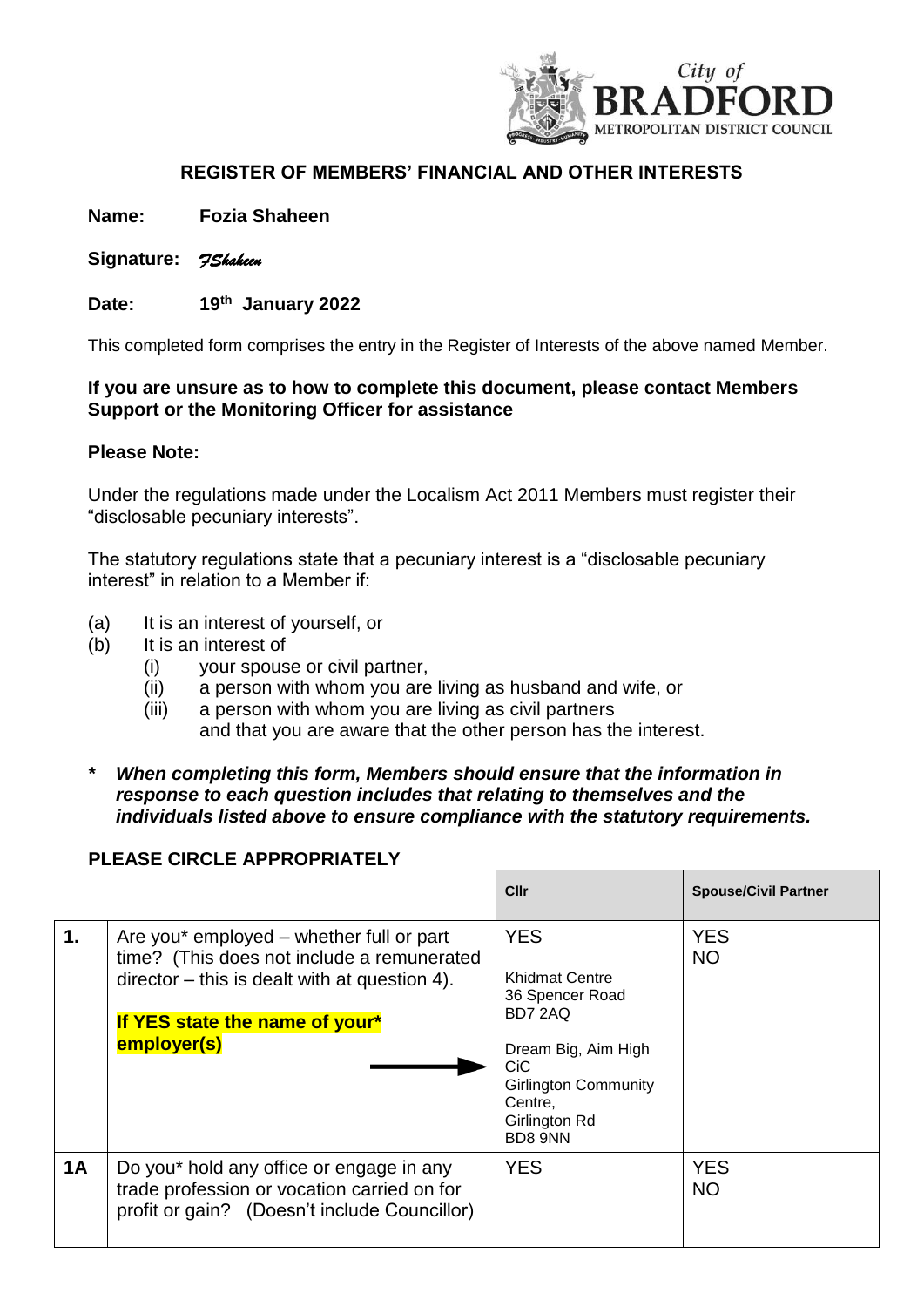|    |                                                                                                                                                                                                                                                          | <b>Cllr</b>                                                                               | <b>Spouse/Civil Partner</b> |
|----|----------------------------------------------------------------------------------------------------------------------------------------------------------------------------------------------------------------------------------------------------------|-------------------------------------------------------------------------------------------|-----------------------------|
| 2. | Are you* self employed or do you* run a<br>business?<br>If YES state the name of the business(es)                                                                                                                                                        | <b>NO</b>                                                                                 | <b>YES</b><br><b>NO</b>     |
| 3. | Are you* a partner in any business?<br>If YES state the name of the business(es)                                                                                                                                                                         | <b>NO</b>                                                                                 | <b>YES</b><br><b>NO</b>     |
| 4. | Are you* a remunerated** director of a<br>company?<br>If YES state the name of your*<br>company/companies.<br>"remunerated" means that you* receive<br>payment, services, goods or other<br>benefits from the company other than<br>authorised expenses. | <b>NO</b><br>Dream Big, Aim<br>High (community<br>interest company).<br>(NOT REMUNERATED) | <b>YES</b><br><b>NO</b>     |
| 5. | Has any person or body made a payment or<br>provided any other financial benefit to you*<br>in respect of your* election expenses?<br>If YES please provide details.                                                                                     | <b>NO</b>                                                                                 | <b>YES</b><br><b>NO</b>     |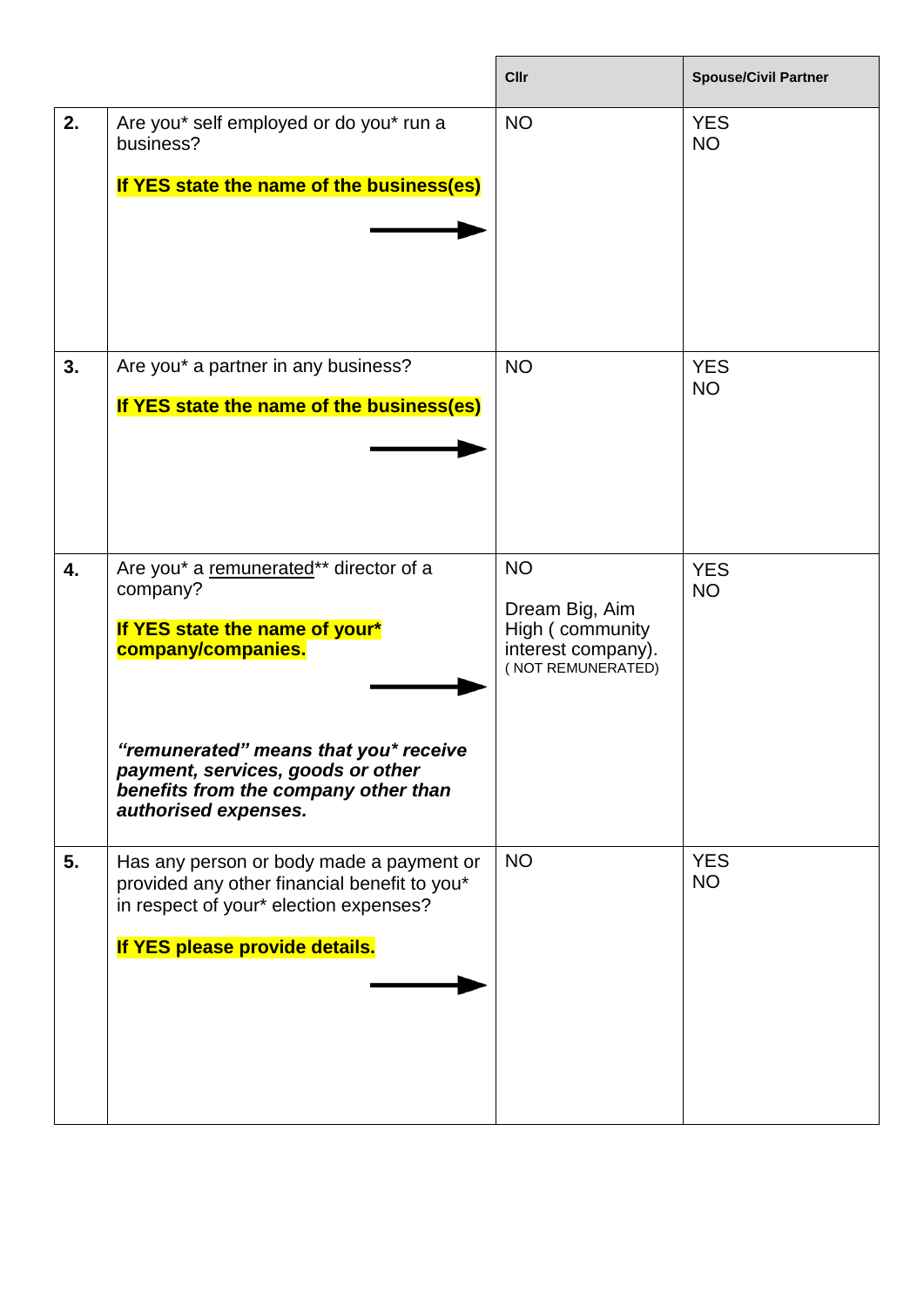|    |                                                                                                                                                                                                                                                                                                                                                                                                                                                                                                                                                                                                                                                                                                                                                                                                                                                                                                                                                               | Cllr                                                                                                                                                                                                       | <b>Spouse/Civil Partner</b> |
|----|---------------------------------------------------------------------------------------------------------------------------------------------------------------------------------------------------------------------------------------------------------------------------------------------------------------------------------------------------------------------------------------------------------------------------------------------------------------------------------------------------------------------------------------------------------------------------------------------------------------------------------------------------------------------------------------------------------------------------------------------------------------------------------------------------------------------------------------------------------------------------------------------------------------------------------------------------------------|------------------------------------------------------------------------------------------------------------------------------------------------------------------------------------------------------------|-----------------------------|
| 6. | Do you* have a beneficial interest in a class<br>of securities of a corporate body that has a<br>place of business in the Council's area that<br>exceeds the nominal value of £25,000 or<br>1/100 of the total issued shared capital of<br>that body? (or 1/100 of the total share<br>capital of a class of shares in that body?)<br>(If you* own shares or other form of equity in a<br>company or other body which has a place of business<br>within the authority's area, you* will need to consider<br>whether the interest is to be included. Identify the<br>nominal value; this is the amount of shares indicated<br>on the certificate, not the market value. If this exceeds<br>£25,000, you* need to register the name of the company<br>or body. If this is less than £25,000 but your* holding is<br>more than 1% of the total issued share capital, you*<br>need to register the name of the company or body)?<br>If YES please provide details. | <b>NO</b>                                                                                                                                                                                                  | <b>YES</b><br><b>NO</b>     |
| 7. | Do you* have a beneficial interest in any<br>land in the Council's area?<br>(Please provide details of any land in the Bradford<br>District in which you* have a beneficial interest<br>that is, in which you* have some proprietary<br>interest for your* own benefit). You* should give<br>the address or a brief description to identify it.<br>You* should include your* HOME ADDRESS<br>under this heading as owner, lessee or tenant.<br>This includes joint owners, lessees or tenants.<br>This would also include Council tenancies).<br>You* should also include any property from which<br>you* receive rent, or of which you* are a<br>mortgagee.<br>"Land" includes any buildings or parts of<br>buildings.<br>If YES please provide the address(es) or<br>other description(s) of any land interest.                                                                                                                                             | <b>YES</b><br>All addresses and<br>property details have<br>been omitted from this<br>version but are available<br>on the original Register<br>of Interests held by<br>Members Support Unit,<br>City Hall. | <b>YES</b><br><b>NO</b>     |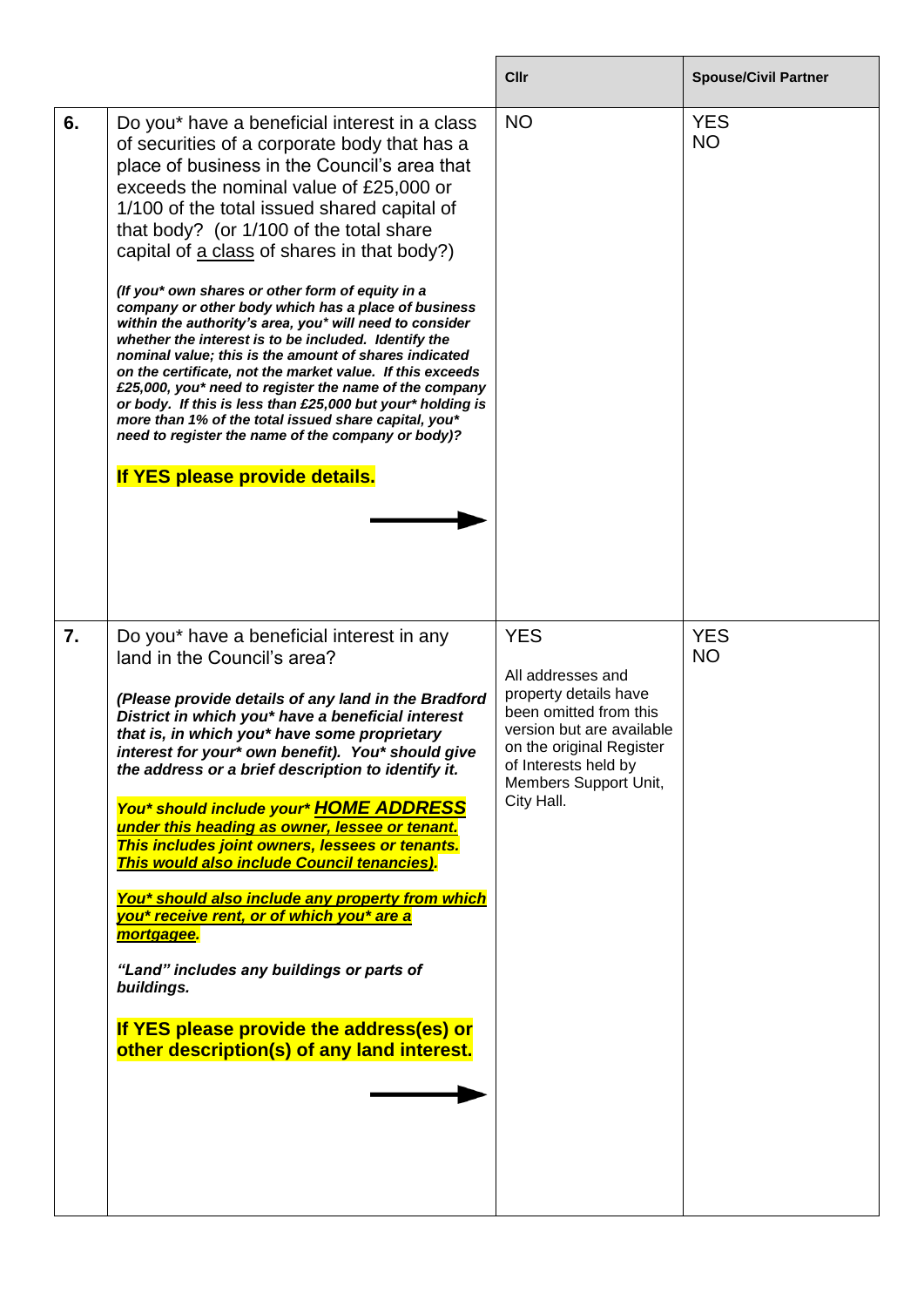|     |                                                                                                                                                                                                                                                                                                                                                                               | <b>Cllr</b>                                                                                                                                                                                                                                                          | <b>Spouse/Civil Partner</b>                 |
|-----|-------------------------------------------------------------------------------------------------------------------------------------------------------------------------------------------------------------------------------------------------------------------------------------------------------------------------------------------------------------------------------|----------------------------------------------------------------------------------------------------------------------------------------------------------------------------------------------------------------------------------------------------------------------|---------------------------------------------|
| 8.  | Do you* have a licence (alone or with<br>others) to occupy any land in the Council's<br>area for 28 days or longer?<br>(This includes grazing agreements, allotments,<br>garage licences and other short term<br>arrangements to use your* authority's land or<br>property).<br>If YES please provide the address(es) or<br>other description(s) of the land.                 | <b>NO</b>                                                                                                                                                                                                                                                            | <b>YES</b><br><b>NO</b>                     |
| 9.  | Are you* a member of or part of any body to<br>which you* have been appointed by the<br>Council as its representative?<br>(See list provided by Member Support)<br>(Include statutory boards (e.g. Police, Fire and<br>Transport), housing trusts, local organisations,<br>charities, local authority associations etc).<br>If YES please provide details of these<br>bodies. | <b>YES</b><br><b>West Yorkshire Fire</b><br>& Rescue Authority.<br><b>Local Pension</b><br><b>Board</b><br><b>Bradford College.</b><br><b>Community Safety</b><br>lead representative<br>Yorkshire & Humber<br><b>Local Authorities</b><br>Employers'<br>Association | <b>YES</b><br><b>NO</b>                     |
| 9.1 | Are you* in a position of control or<br>management in any of the bodies listed<br>above?<br>If YES please provide details.                                                                                                                                                                                                                                                    | <b>NO</b>                                                                                                                                                                                                                                                            | <b>YES</b><br><b>NO</b>                     |
| 9.2 | Do any of the bodies listed in question 9.1<br>above have any contracts with the Council<br>for goods, services or works?<br>(A contract is normally written and includes any<br>agreement or arrangement for the supply of<br>goods or services or for undertaking any work for<br>your* Council)                                                                            | <b>NOT KNOWN</b>                                                                                                                                                                                                                                                     | <b>YES</b><br><b>NO</b><br><b>NOT KNOWN</b> |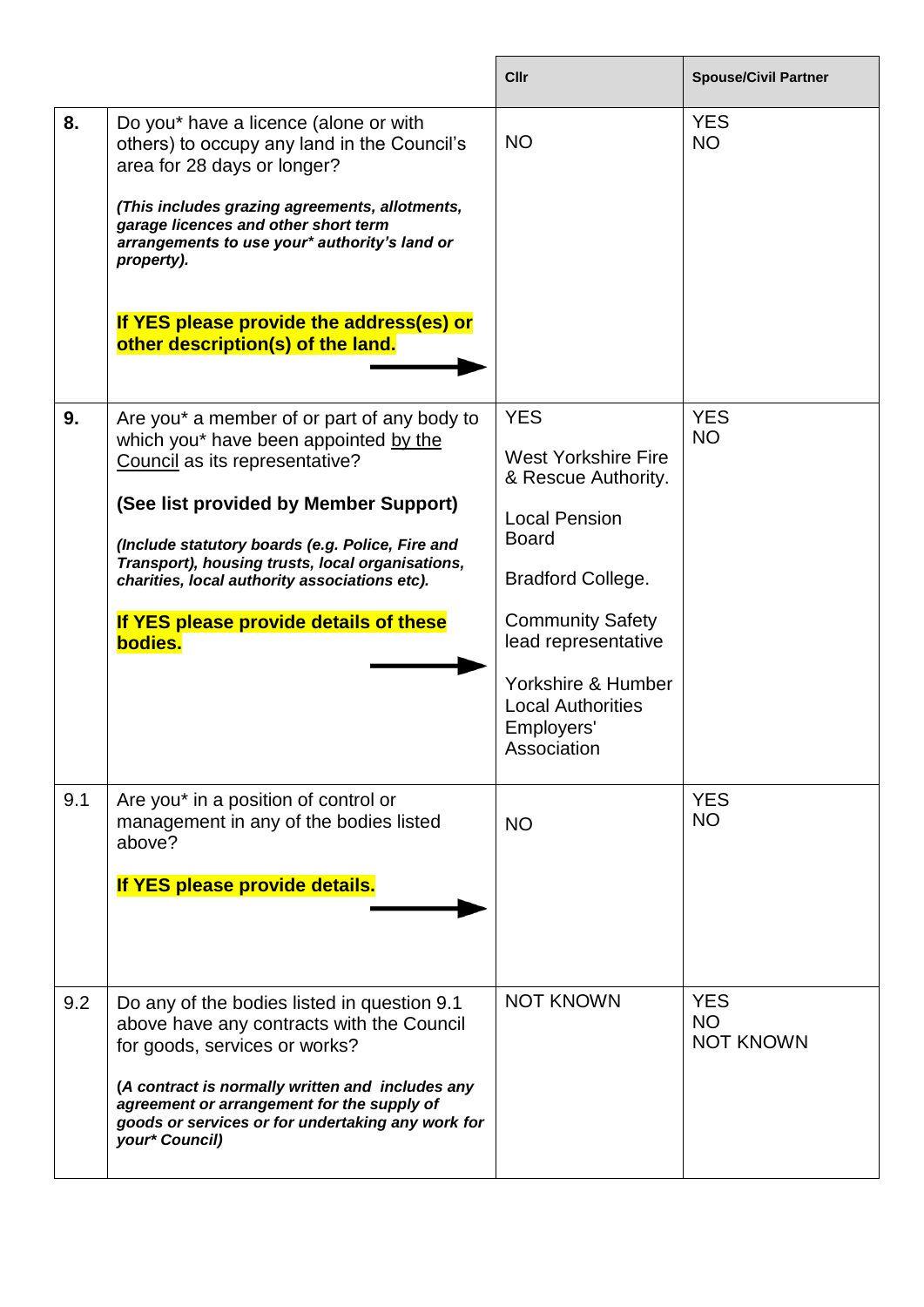|     |                                                                                                                                                                                                                                                                                                                                                                                                                     | Cllr                                                                                                                                                                                                                                              | <b>Spouse/Civil Partner</b>                 |
|-----|---------------------------------------------------------------------------------------------------------------------------------------------------------------------------------------------------------------------------------------------------------------------------------------------------------------------------------------------------------------------------------------------------------------------|---------------------------------------------------------------------------------------------------------------------------------------------------------------------------------------------------------------------------------------------------|---------------------------------------------|
|     | If YES please provide details of the body<br>and the goods, services or works<br>provided.                                                                                                                                                                                                                                                                                                                          |                                                                                                                                                                                                                                                   |                                             |
| 9.3 | Do any of the bodies listed in question 9.1<br>above have a tenancy agreement for any<br>land where the Council is the landlord?<br>If YES please provide the address(es) or<br>description(s) of any such land.                                                                                                                                                                                                    | <b>NOT KNOWN</b>                                                                                                                                                                                                                                  | <b>YES</b><br><b>NO</b><br><b>NOT KNOWN</b> |
| 10. | Are you* a member of or part of any public<br>authority or body exercising functions of a<br>public nature?<br>(Include statutory consumer bodies, health<br>authority bodies).<br>If YES please provide details of these<br>bodies.                                                                                                                                                                                | <b>YES</b><br>Roshni Ghar (<br>mental health<br>charity)<br>Board member<br>Director/ Founder<br>Dream Big, Aim<br>High CiC.<br><b>Bradford Park</b><br><b>Avenue Ladies</b><br><b>Cricket Club-</b><br>Member<br>The Girlington<br>Centre- Chair | <b>YES</b><br><b>NO</b>                     |
| 11  | Are you* a member of or part of any body<br>that undertakes charitable purposes?<br>(Include charities of which you* are a member<br>(e.g. RSPCA, NSPCC etc). Membership of a<br>charity would include where you* pay a<br>membership fee, or have voting rights at a<br>meeting of the charity, or you* receive a regular<br>newsletter or other publication.<br>If YES please provide details of these<br>bodies. | <b>YES</b><br>Roshni Ghar (<br>mental health<br>charity)<br>Board member<br>Director/Founder<br>Dream Big, Aim<br>High CiC.<br>The Girlington<br>Centre- Chair<br><b>Bradford Park</b><br><b>Avenue Ladies</b><br><b>Cricket Club-</b><br>Member  | <b>YES</b><br><b>NO</b>                     |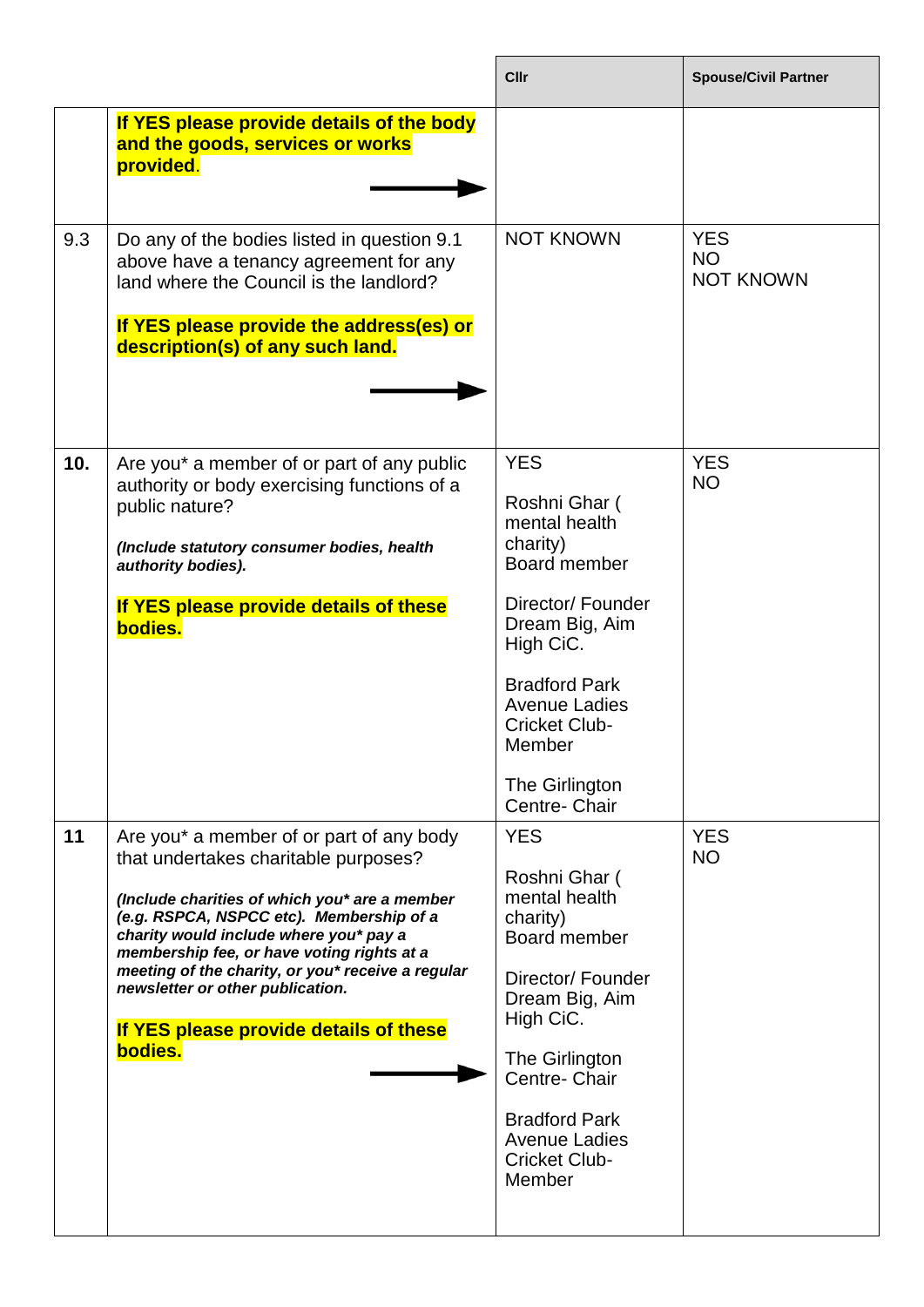|     |                                                                                                                                                                                                                                                                                                                                                                                                                                                                                               | Cllr                                                                                                                           | <b>Spouse/Civil Partner</b> |
|-----|-----------------------------------------------------------------------------------------------------------------------------------------------------------------------------------------------------------------------------------------------------------------------------------------------------------------------------------------------------------------------------------------------------------------------------------------------------------------------------------------------|--------------------------------------------------------------------------------------------------------------------------------|-----------------------------|
| 12. | Are you* a member of or part of any body<br>whose principal purpose includes the<br>influence of public opinion?<br>(Include political parties, lobby groups and<br>pressure groups).                                                                                                                                                                                                                                                                                                         | <b>YES</b><br><b>Labour Party</b><br>Unison                                                                                    | <b>YES</b><br><b>NO</b>     |
|     | If YES please provide details of these<br>bodies.                                                                                                                                                                                                                                                                                                                                                                                                                                             |                                                                                                                                |                             |
| 13. | Are you* a member of any trade union or<br>professional association?<br>(Include all trade unions and professional<br>association of which you* are a member).<br>If YES please provide details of these<br>bodies.                                                                                                                                                                                                                                                                           | <b>YES</b><br>Unison                                                                                                           | <b>YES</b><br><b>NO</b>     |
| 14. | Are you a member of any private club or<br>other organisation not otherwise listed on<br>this form?<br>If YES please provide details.                                                                                                                                                                                                                                                                                                                                                         | <b>YES</b><br>Member of Yorkshire<br>& Humber (Local<br>Authorities)<br><b>Employers</b><br>Association on behalf<br>of WYFRA. | <b>YES</b><br><b>NO</b>     |
| 15. | Does any person or body other than the<br>Council make a payment or provide any<br>other financial benefit to you* in respect of<br>any of your* expenses incurred in carrying<br>out your* duties as a Councillor?<br>(Include the name of the political party and any<br>other person paying any expenses incurred by<br>you* in carrying out your* duties (e.g. travel<br>expenses received from other bodies, such as<br>local authority associations).<br>If YES please provide details. | <b>NO</b>                                                                                                                      | <b>YES</b><br><b>NO</b>     |
| 16. | Are you aware of any tenancy of land where<br>the Council is the landlord and you* have a<br>beneficial interest in a body which holds that<br>tenancy?                                                                                                                                                                                                                                                                                                                                       | <b>NO</b>                                                                                                                      | <b>YES</b><br><b>NO</b>     |
| 17. | Do you* or any body in which you have a<br>beneficial interest have a contract with the<br>Council for the provision of goods or<br>services or the execution of works?                                                                                                                                                                                                                                                                                                                       | <b>YES</b><br>Khidmat Centres,<br>have a contract with                                                                         | <b>YES</b><br><b>NO</b>     |